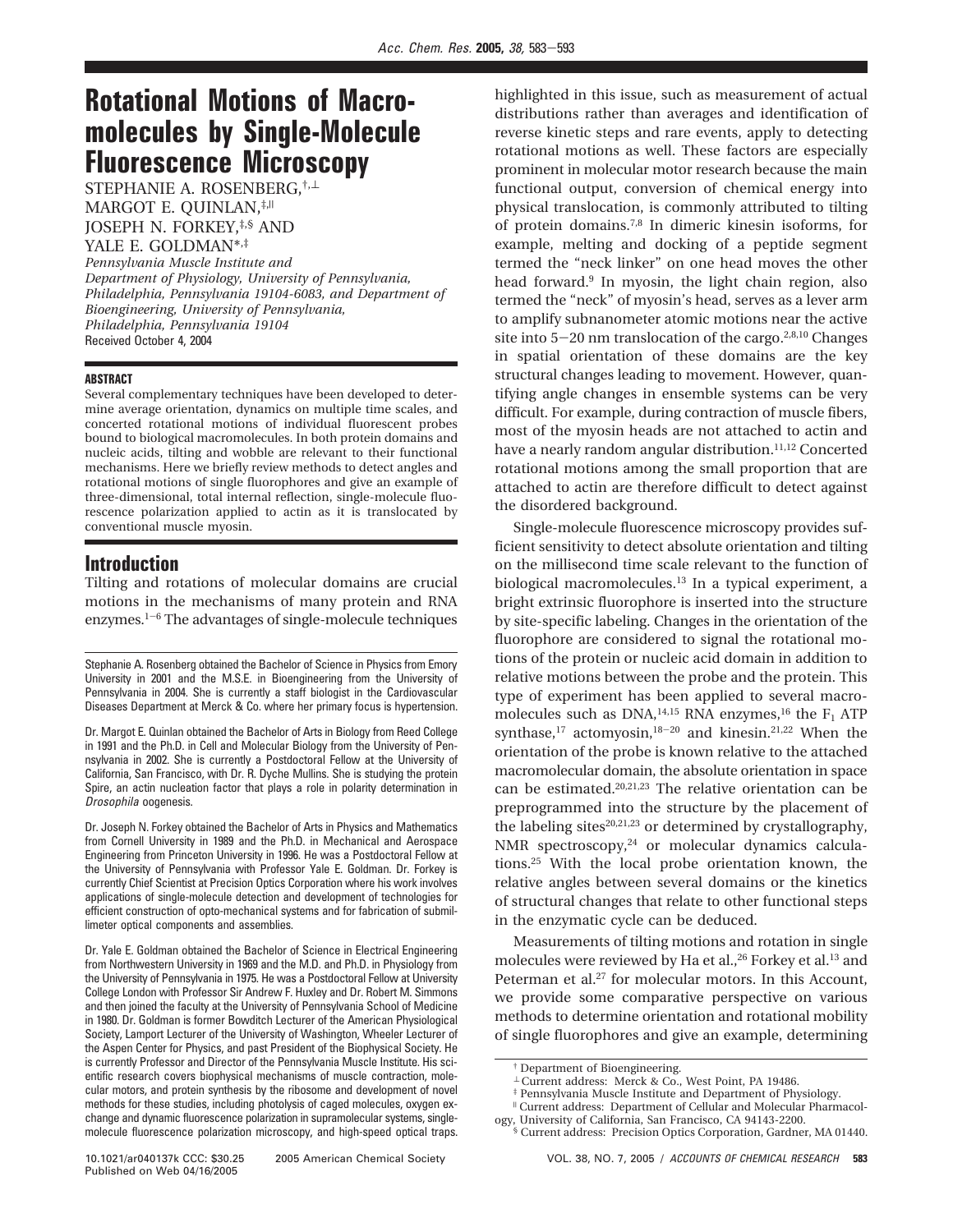

**FIGURE 1.** Relative probabilities for fluorophore absorption (panel A, cos<sup>2</sup>  $\theta$ <sub>a</sub>) and collection of its emission (panel B, sin<sup>2</sup>  $\omega$ <sub>e</sub>). In the microscope coordinate frame  $(x, y, z)$ , the optical axis is z. For axial illumination (heavy arrow in panel A),  $\epsilon_x$  and  $\epsilon_y$  are excitation polarizations. The probe absorption and emission dipole moments (considered to be parallel) in the (x, <sup>y</sup>, <sup>z</sup>) frame are defined by *θ* (axial angle) and *φ* (azimuth, angle between the projection of the dipole onto the  $x-y$  plane and the positive x axis).  $\theta_{ax}$  and  $\theta_{ay}$  are angles between the probe dipole and detector polarizations along the <sup>x</sup>- and <sup>y</sup>-axes. *ω*<sup>e</sup><sup>y</sup> and *ω*<sup>e</sup><sup>z</sup> are angles between the probe dipole and detector optical paths in the  $y$ - and  $z$ -axes.

the angle of rhodamine incorporated in actin and its motions when actin is translocated by myosin.

### **Detection of Fluorophore Orientation**

There are fundamentally three physical properties that enable determination of a fluorophore's spatial orientation: relative absorption of light polarized in various directions, the angular distribution of its emitted photons, and their polarization. The likelihood that a chromophore will absorb a photon is proportional to cos<sup>2</sup>  $\theta_a$ , where  $\theta_a$ is the angle between the photon's polarization (direction of the oscillating electric field) and the absorption dipole moment. In xanthene-derivative dyes, such as rhodamine, the absorption dipole is aligned with the long axis of the conjugated ring system of the chromophore. The shape of the cos<sup>2</sup>  $\theta_a$  function in three dimensions is plotted in Figure 1A, showing that the angular discrimination by this absorption probability is a gradual function of angle. But the amount of fluorescence due to illumination of the fluorophore with light polarized in various directions will discriminate among various angles.<sup>28</sup>

The distribution of paths of photons originating from a dipole emitter is given by  $\sin^2 \omega_e$ , where  $\omega_e$  is the angle between the path of the photon and emission dipole moment (Figure 1B). For a detector viewing the fluorophore along a narrow aperture, the likelihood of registering an emitted photon is proportional to sin2 *ω*e. With wider aperture collecting optics and imaging, the spatial distribution of emission paths can be transformed into a spatial variation in the image.<sup>29</sup> This topic is taken up later in this Account.

When a polarizer is introduced before a narrowaperture detector, the likelihood of registering the emitted photon is given by  $\cos^2 \theta_e$ , where  $\theta_e$  is the angle between the fluorophore emission dipole and the detector polarization. The most common configurations of detectors are a single unpolarized detector<sup>21</sup> or a pair of polarized detectors with the same line of sight but orthogonal polarizations15,19 We first describe methods based on comparing fluorescence intensities among several excitation or detection polarizations. Various methods using large numerical aperture microscope objectives for generating nonuniform excitation or detection fields, which are scanned across the fluorophore to interrogate its orientation, are considered later in this Account. Combining several of these orientational dependencies of probability for absorption and detection can improve the sensitivity of these techniques.

### **Single-Molecule Fluorescence Polarization**

The orientation of the fluorophore is detected by illuminating the sample with polarized light at various angles and resolving the polarization of the fluorescence emission. Development of microscopes using this property for single molecules evolved in several laboratories. In an early measurement of single-molecule angles in a functioning biological sample, Sase et al.<sup>18</sup> generated epiillumination excitation using light circularly polarized in the plane of the microscope slide  $(x-y)$  plane). The components of fluorescence emission polarized along the two orthogonal axes in the same plane were projected separately onto two regions of a video camera detector chip. This setup was used to monitor actin filament rotation about its axis similar to the data presented later in this Account. Warshaw et al.<sup>19</sup> used similar optical polarizations in a confocal microscope to detect rotational motions of the regulatory light chains when myosin attached to actin. With this optical arrangement, the ratio of intensities between the two detectors, corrected for differences in their sensitivity, gives an intensity-independent signal, sensitive to the angle (*φ*) of the projection of the emission dipole onto the  $x-y$  plane (Figure 1A). At fluorophore angles giving  $\phi = 45^{\circ}$  or  $-45^{\circ}$ , the two recorded intensities are equal, and angular discrimination away from  $45^{\circ}$  or  $-45^{\circ}$  depends on differences between the two intensities. For a given average angle, rotational mobility of the probe or macromolecule causes the two recorded signals to become more equal, so the degree of mobility cannot be unambiguously discriminated from the mean angle. This arrangement does not provide information regarding the fluorophore angle (*θ*) relative to the optical axis, because both the exciting and detection polarizations are in the  $x-y$  plane. Symmetries in the system prevent angles  $\phi$  and  $-\phi$  being distinguished.

This type of ambiguity in *φ* was avoided for studies of DNA motions,<sup>14,15</sup> the mitochondrial  $F_1$  ATP synthase,<sup>17,30</sup> and kinesin<sup>21,22</sup> by illuminating the sample with polarized excitation at multiple angles. In these experiments, the extent of mobility of the sample could be discriminated from the average angle because the ratio of fluorescence intensity when the excitation is aligned with the fluorescent probe to that when excitation is perpendicular to it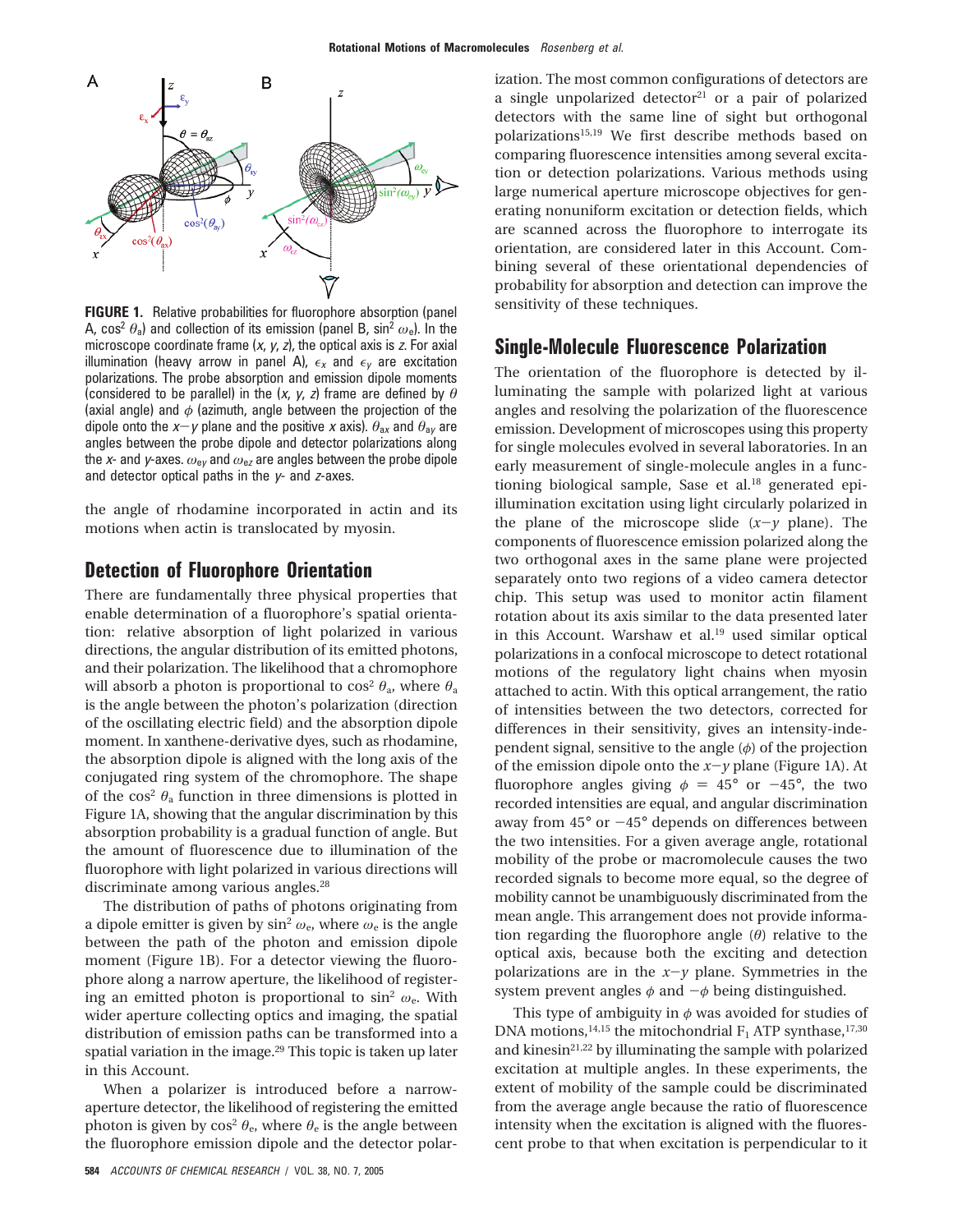

**FIGURE 2.** Experimental setup for three-dimensional single-molecule fluorescence polarization. Panel A illustrates combining illumination along all three microscope coordinate axes with  $x$ - and  $y$ -polarized detection. The input laser is projected along two paths (path 1, scattering plane parallel to the diagram, and path 2, scattering plane perpendicular to the diagram) onto the sample chamber at a high angle relative to <sup>z</sup>, creating an evanescent wave at the slide/sample interface. A bright water-immersion objective, polarization splitting prism, and two avalanche photodiodes (APDs) collect the x-polarized and <sup>y</sup>-polarized fluorescence emission. In panel B, with incident p-polarization, the oscillating electric field of the laser beam is parallel to the scattering plane. With s-polarization the  $\bar{\mathsf{E}}$ -field is perpendicular to the scattering plane. The single-headed arrows show the indicent paths. Panel C illustrates the expected polarizations of the evanescent wave for the four combinations of optical path and polarization. Panel D illustrates the detection polarizations parallel to the <sup>x</sup>- and <sup>y</sup>-axes. The downwardly directed arrows show the emission direction to the detectors.

depends on the mobility. Again, the axial angle *θ* is not determined with this arrangement.

We built a setup that provides sensitive discrimination of both  $\theta$  and  $\phi$ , as well as mobility, by combining illumination along all three coordinate axes with *x*- and *y*-polarized detection (Figure 2).<sup>20,31</sup> Angular ambiguities between  $\theta$  and 180° -  $\theta$ , as well as between  $\phi$  and - $\phi$ , are not addressed in this instrument, but potential routes toward breaking these symmetries are described below.

This instrument uses Pockel cells to rapidly modulate the path and polarization of a laser beam that forms an evanescent wave at the interface between the microscope slide and the aqueous sample medium. The laser is projected onto the sample chamber at a shallow angle leading to total internal reflection (Figure 2). Path 1 excitation is in the plane of the diagram; path 2 is perpendicular to the diagram. A scattering plane is defined as the plane containing the incident and reflected beams; with p-polarized excitation, the oscillating electric field of the incident beam is parallel to the scattering plane; with s-polarized excitation, the E-field is perpendicular to the scattering plane. Figure 2 shows the expected polarization of the evanescent wave for four combinations of optical path and polarization. The s-polarized excitation beams produce *y*-polarized (path 1) and *x*-polarized (path 2) evanescent waves. The p-polarized excitation beams

produce strong *z*-polarized evanescent waves with small  $(5-10\%$  intensity) components along the *x* (path 1) and *y* (path 2) directions.32 All three orthogonal directions of the laboratory coordinate frame are represented in these four combinations of path and polarization. In a typical experiment on molecular motors, cycles of the four combinations are completed every 40 ms by alternating the voltages on the Pockel cells. A bright water-immersion objective, a polarizing prism, and two avalanche photodiodes (APDs) collect the *x*-polarized and *y*-polarized fluorescence emission. The counts from the two APDs during each of the four combinations of input path and polarization are binned into eight traces,  $_{s_1}I_{x_1}I_{y_1}I_{y_1}I_{y_2}I_{y_3}I_{y_4}I_{y_5}I_{y_6}I_{y_7}I_{y_8}I_{y_9}I_{y_9}I_{y_1}I_{y_1}I_{y_2}I_{y_3}I_{y_4}I_{y_5}I_{y_7}I_{y_8}I_{y_9}I_{y_9}I_{y_1}I_{y_1}I_{y_2}I_{y_3}I_{y_4}I_{y_5}I_{y_$  $s_2I_x$ ,  $s_2I_y$ ,  $p_2I_x$ , and  $p_2I_y$ , that contain the orientation information with 40 ms time resolution. The raw photocount intensities are corrected for different intensities of the illuminating directions and polarizations, differential detector sensitivity, the longitudinal components of the evanescent wave,  $32$  and mixing of the *x*- and *y*-polarization emissions by the high-aperture objective.33 Corrected intensities are then fitted by a model of the probe fluorescence emission, including collinear absorption and emission diploes (for rhodamine).34,35 The model describes polarized fluorescence as a function of the dipole mean angle defined by *θ* and *φ*, limited rotational mobility of the probe on the subnanosecond time scale,  $\delta_f$ , and separately on the microsecond time scale,  $\delta_s$ , and background intensity measured after photobleaching. Snapshots of the four parameters,  $\theta$ ,  $\phi$ ,  $\delta$ <sub>f</sub>, and  $\delta$ <sub>s</sub>, are estimated every 40 ms. A qualitative explanation of the effects on the polarized fluorescence signals of mobility on the two time scales is given in the next section. With square-wave voltages applied, the polarization switches very rapidly (2 *µ*s with the present electronics and ammonium dihydrogen phosphate Pockel cells, which do not exhibit piezoelectric resonance), so much faster excitation cycling and time resolution are feasible at higher illumination intensity.

In the single-molecule fluorescence polarization (SMFP) experiments discussed below, a few hundred photocounts per polarization per 10 ms time gate were recorded. Under these conditions, typical standard deviations on angle measurements from the same static molecule, a measure of the angular precision, were roughly  $5^{\circ}-15^{\circ}$ . The main source of this uncertainty is photon shot noise.<sup>31</sup> Shorter time gates would lead to enhanced time resolution at the expense of poorer angular precision due to the associated reduction in number of photons per gate. The reduced photon count rate can be partially mitigated by increasing the excitation power. A significant enhancement of the temporal resolution can be obtained without a sacrifice in angular precision, but with a shorter recording time before the probe photobleaches. Increasing the excitation intensity is ultimately limited by saturation of the fluorophore. For rhodamine, the best time resolution attainable for SMFP with <sup>∼</sup>5°-15° angular precision would be approximately 100 *µ*s.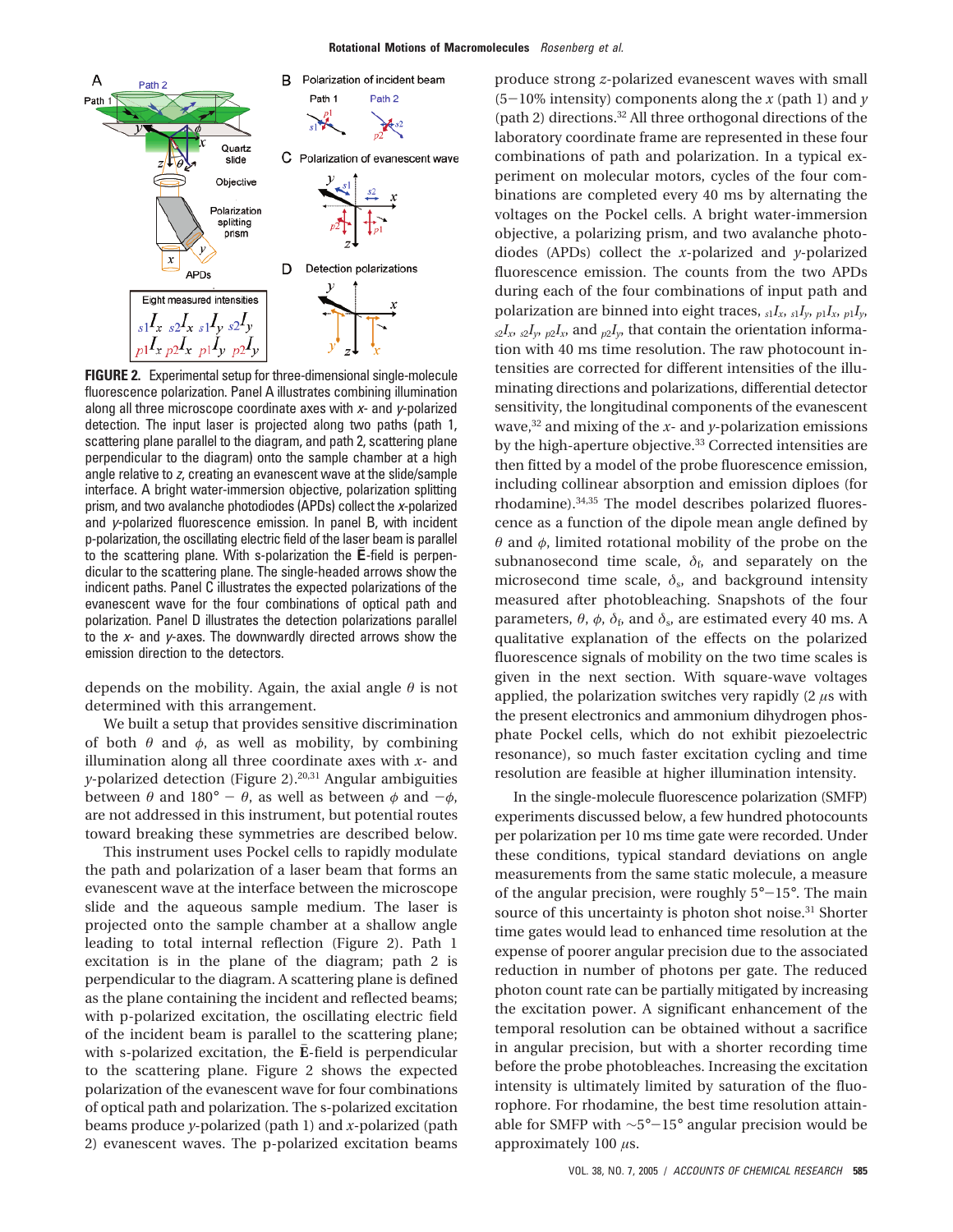

**FIGURE 3.** Effect of fluorophore rotational mobility on emission polarized fluorescence ratios: (A) when an ensemble of static probes with random orientations is excited at vertical and horizontal polarizations and the fluorescence is detected through vertical and horizontal polarizers, photoselection causes unequal emission polarization ratios ( $P_V \neq P_H$ ); (B) for a single static molecule, once it is excited, the orientation of the illumination is irrelevant to its emission, and emission polarization ratios are equal  $(P_V = P_H)$ ; (C) if the single molecule wobbles with rotational correlation time,  $\tau_{tr}$  much greater than the fluorescence lifetime,  $\tau_{tr}$  but much smaller than the measurement time,  $\tau_{cr}$ , then  $P_V \neq P_H$ , as in the ensemble case; (D) if the probe motion is much faster,  $\tau_r \ll \tau_t$ , then  $P_V$  and  $P_H$  are equal but smaller than in panel B.

## **Time Scales Detectable in Single-Molecule Fluorescence Polarization Experiments**

In conventional ensemble fluorescence polarization experiments, the effects of mobility of the probe or target macromolecule depend on the time scale of recording. In a nanosecond time-resolved experiment, deviations of the absorption and emission dipole moments from collinearity and rotational motions within the dead time of the instrument control the zero-time anisotropy. Rotational motions on the time scale near the fluorescence excited-state lifetime  $(\tau_f)$  are directly resolved in the anisotropy decay.28 Rotational motions much slower than *τ*<sup>f</sup> are not resolved. In steady-state measurements of average anisotropy, the subnanosecond motions and those in the range of  $\tau_f$  are averaged together. If the experimental sample has intrinsic order, such as a cytoskeletal filament or an ordered stack of membranes, the axial angular distribution relative to the symmetry axis is detectable in addition to the extent of very rapid motion.<sup>36</sup> In single-molecule FP, the average angle of the probe under interrogation is measured, but surprisingly, two other time scales of motion affect the polarized fluorescence intensities in different ways and are therefore

subject to estimation. Thus more dynamic information about the probe is accessible in the static (or snapshot) single-molecule case than for the ensemble.

Figure 3 shows qualitatively why this behavior applies. First, consider an ensemble of probes having random orientations but being completely immovable on the time scale of the measurement. Illumination with vertical or horizontal light in the fluorophore absorption band will tend to excite molecules oriented near the direction of the exciting light polarization (Figure 3A). This process, termed photoselection, is caused by the  $\cos^2\theta_a$  absorption probability described earlier. Intensity viewed through a vertical analyzing polarizer will be more intense for vertical illumination than for horizontal illumination and *vice versa* for intensity viewed through a horizontal polarizer. Polarization ratios using vertical excitation, such as  $\frac{V}{V}$  $V_{\text{V}}$ ) or  $P_{\text{V}} = (V_{\text{V}} - V_{\text{H}})/(V_{\text{V}} + V_{\text{H}})$ , will be different from ratios using horizontal excitation, such as  $(H_{\rm H} / H_{\rm H})$  or  $P_{\rm H}$  $=$   $(H_{\text{H}} - H_{\text{H}})/(H_{\text{H}} + H_{\text{H}})$ , where the leading subscript is the polarization of the excitation and the trailing subscript is the polarization of the analyzer. In the case shown in Figure 3A,  $\left(\frac{V}{V} / \sqrt{H_H}}\right) \neq \left(\frac{H}{V} / \frac{H_H}{H_H}\right)$  and  $P_V = -P_H$ , the inequali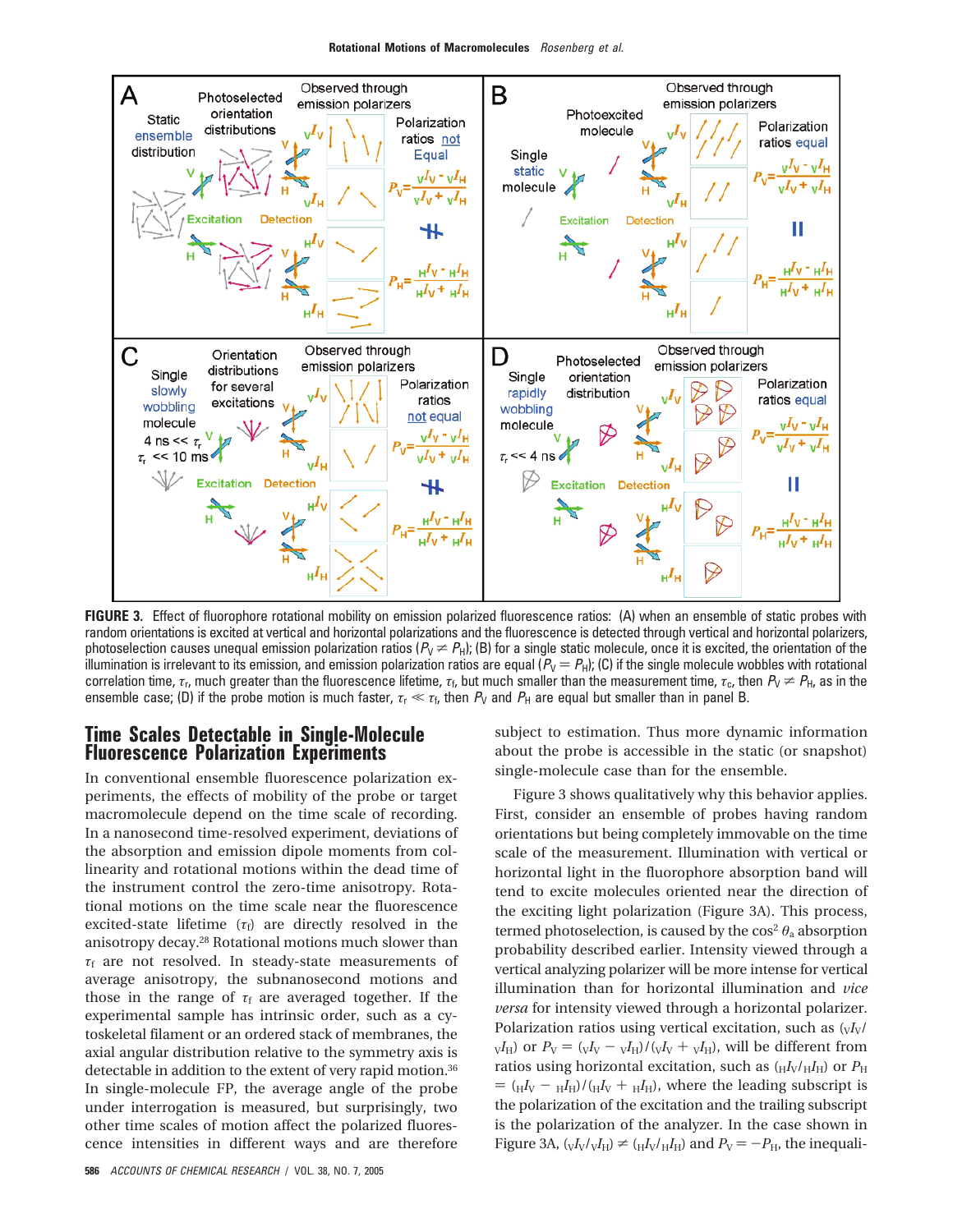ties being caused by the optical photoselection and subsequent immobility.

For a single static molecule, the situation is quite different (Figure 3B). Vertical and horizontal illumination may have different probabilities for excitation, but once the molecule is excited, the orientation of the illumination does not matter. The excited molecule is exactly the same whether the illumination was vertical or horizontal. Then  $(V_{\rm V}/V_{\rm H})$  exactly equals  $(V_{\rm H}/V_{\rm H}I_{\rm H})$  and  $P_{\rm V} = P_{\rm H}$ . If, on the other hand, the single molecule has wobbling mobility on the time scale  $\gg$  $\tau_f$  but faster than the measurement time  $(\tau_c, e.g., 10 \text{ ms in the setup described in the previous})$ section), it will be excited several times during a measurement, but more often when it is aligned with the excitation than when it is perpendicular (Figure 3C). In this series of excitation-emission events, a photoselection takes place very similar to that in the static ensemble case of panel A and  $(vI_V/vI_H) \neq (H_V/H_H)$  and  $P_V \neq P_H$ . The inequalities here are due to the mobility  $\tau_f \ll \tau_r \ll \tau_c$ , where  $\tau_r$  is the rotational correlation time of the actual probe motion.

If the probe motion is much faster,  $\tau_{\rm r} \ll \tau_{\rm f}$ , then the effect on the polarization ratios is different again (Figure 3D). The average time between excitation and emission of a fluorescence photon is  $\tau_f$ . Regardless of the orientation of the probe at the moment of excitation, the probe will visit the entire distribution of angles (within its limited range of rapid wobbling), on average, before it emits the fluorescent photon. The emission is again independent of excitation polarization. The equalities  $({\rm v}I_{\rm V}/{\rm v}I_{\rm H}) = ({\rm H}I_{\rm V}/I_{\rm V})$  $H_H$ ) and  $P_V = P_H$  again apply, but the numerical values of the ratios themselves are smaller than in the static case because the rapid wobble tends to reduce the difference between  $_{\rm V}$ *I*<sub>V</sub> and  $_{\rm V}$ *I*<sub>H</sub> and between  $_{\rm H}$ *I*<sub>V</sub> and  $_{\rm H}$ *I*<sub>H</sub>. In the limit where the rapid wobble is completely unrestricted,  $vI_V$  =  $V_{V}I_{H} = H_{V} = H_{H}$  and  $P_{V} = P_{H} = 0$ .

These qualitative arguments show how two separate time scales of rotational motion affect single-molecule polarized fluorescence intensities differently. They can be discriminated from each other and from the mean angle if they are both present. Another way of describing this situation is to consider the general relationship between rotational mobility and polarized fluorescence intensity,  $I_{\alpha}$ :

$$
{}_{\epsilon}I_{\alpha} = K \int_0^{\infty} \int \int \rho(\theta_a, \phi_a, \theta_e, \phi_e, t) (1/\tau) e^{-(t/\tau)} P_a(\theta_a, \phi_a, \hat{\epsilon}) P_e
$$
  

$$
(\theta_e, \phi_e, \hat{\alpha}) d\Omega_a d\Omega_e dt
$$

where  $\hat{\epsilon}$  is the orientation of the exciting electric field,  $\hat{\alpha}$ is the orientation of the analyzer, *K* is an intensity scaling coefficient,  $\rho(\theta_a, \phi_a, \theta_e, \phi_e, t)$  is a correlation function that describes the probability density of finding the absorption dipole at orientation (*θ*a,*φ*a) and the emission dipole at orientation ( $\theta_e$ , $\phi_e$ ) some time *t* later.  $P_a(\theta_a, \phi_a, \hat{\epsilon})$  is the relative probability of absorbing a photon, given absorption dipole orientation  $(\theta_a, \phi_a)$  and electric field polarization  $\hat{\epsilon}$ .  $P_e(\theta_e, \phi_e, \hat{\alpha})$  is the relative probability of detecting an emitted photon, given emission dipole (*θ*e,*φ*e) and analyzer at  $\hat{\alpha}$ . The factor  $(1/\tau_f) e^{-(t/\tau_f)}$  is a weighting function that

expresses the normalized probability of emitting a photon at time *t* after excitation, assuming the fluorescence lifetime,  $\tau_f$ . The integrations are taken over all possible orientations of absorption and emission dipole and over time.  $d\Omega_a = \sin \theta_a d\theta_a d\phi_a$ ;  $d\Omega_e = \sin \theta_e d\theta_e d\phi_e$  (see also refs 15 and 37).

In the integral above for the case of fast wobble,  $\rho$ - $(\theta_a, \phi_a, \theta_e, \phi_e, t)$  can be written as the product of two timeindependent distribution functions,  $\rho_{fa}(\theta_a, \phi_a)$  and  $\rho_{fe}(\theta_e, \phi_e)$ , which describe the independent probabilities of finding the absorption and emission dipoles in particular orientations. Then the terms representing absorption probabilities can be integrated separately from those containing emission probabilities. For slow wobble, the emission orientation is not independent of the orientation at the moment of absorption and the integral is not separable.

Although these points have been made before, $13,15,20,26$ the discussion above and Figure 3 are intended to provide intuition into how the time scales of motion influence the polarized fluorescence in different ways. In practice, analytical equations taking these factors into account, as well as imperfections of the microscope symmetries, are fitted to the eight polarized fluorescence intensity traces to determine *K*,  $θ$ ,  $φ$ , and  $δ$ <sub>f</sub> and  $δ$ <sub>s</sub>, the latter two parameters specifying the extent of wobble on the fast and slow time scales. These equations are over-determined (five adjustable parameters, eight intensity samples per time point), allowing a test of goodness of fit and appropriateness of the quantitative description.

#### **Actin**

As an example of the use of fluorescence polarization to determine the orientation and mobility of single molecules, we use actin filaments very sparsely labeled with acetamidotetramethyl rhodamine at the reactive residue, Cys374. <sup>31</sup> Actin and myosin II were purified from rabbit skeletal muscle. The actin was polymerized using 0.3% rhodamine-labeled actin and stabilized with Alexa-647 phalloidin (Molecular Probes, Inc.). Flow chambers were coated with poly-L-lysine to attach full-length myosin, followed by inhibition with BSA, blocking of damaged myosins with short lengths of unlabeled actin, an ATPcontaining motility buffer (see Figure 4 legend), and finally, the labeled actin. The observation solution contained either zero or 25 *µ*M ATP and either a deoxygenating cocktail of glucose, glucose oxidase, catalase (GLOXY), and 10 mM DTT or 50 mM DTT in the absence of deoxygenating enzymes. Video images of the rhodamine and Alexa fluorescence were used to locate individual rhodamine fluorophores within actin filaments. Once a particular fluorophore was selected and moved automatically to the stage position conjugate to the recording avalanche photodiodes,<sup>31</sup> sets of the eight polarized fluorescence intensities described above were collected at 40 ms per set for 10 s.

Polarized fluorescence intensities acquired from a typical stationary actin monomer (at 0 ATP, 50 mM DTT) are essentially flat until they bleach simultaneously to the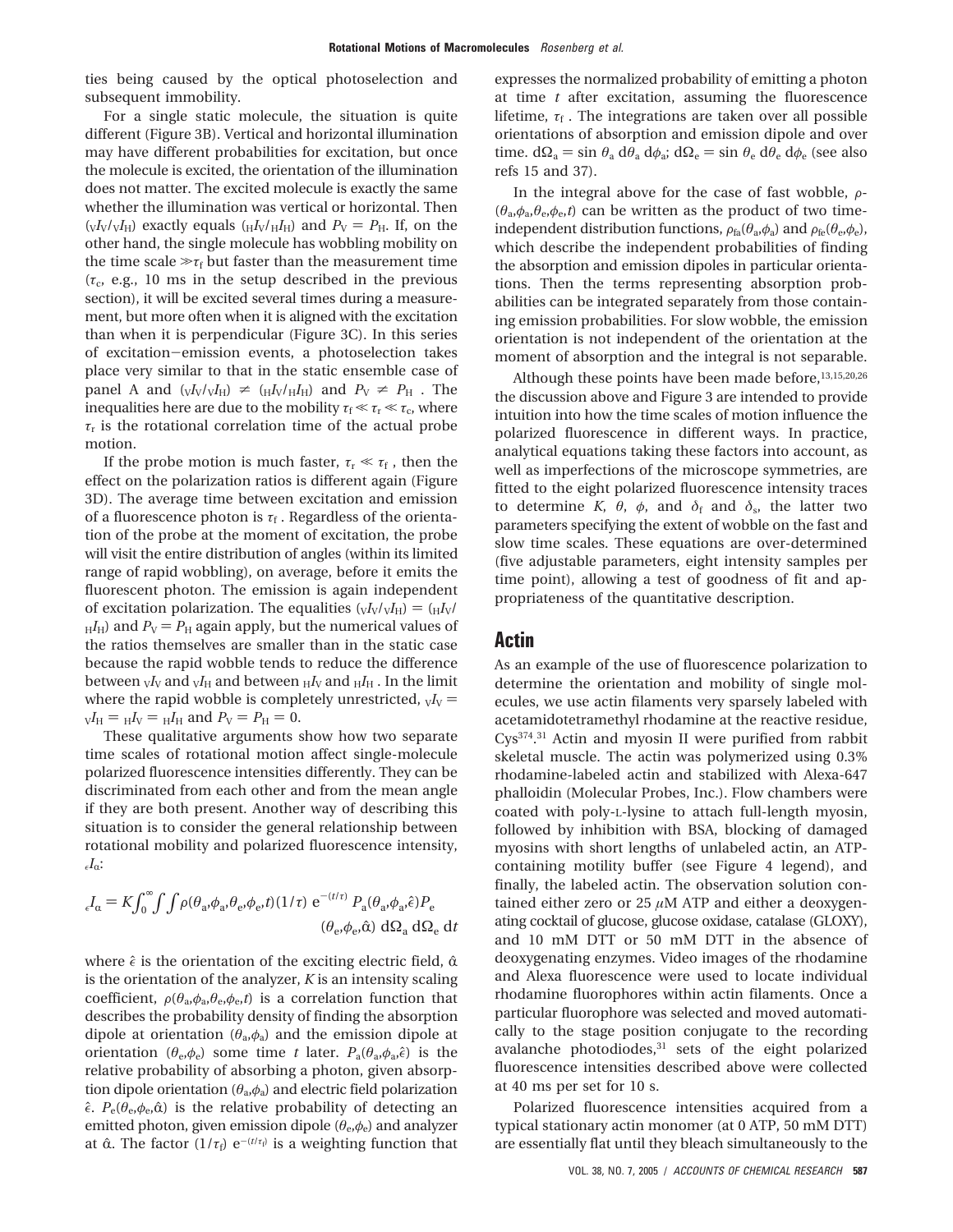

**FIGURE 4.** Typical single-molecule polarized fluorescence data for a stationary actin filament, sparsely labeled with rhodamine at Cys<sup>374</sup>. Alternation of excitation pathways (1 and 2) and excitation polarizations (s and p) and simultaneous collection with two detector polarizations  $(x \text{ and } y)$  produces eight measurements every 40 ms. Detected photon counts in each 10 ms interval are plotted as eight polarized fluorescence intensities. A weighted, orientation-independent sum,  $I_{\text{Tot}}$  is plotted in black in panel 5. The eight intensities are fit to determine the orientation  $\beta$  (red),  $\alpha$  (green), slow wobble,  $\delta_s$ (blue), and weighted total fitted intensity minus background,  $I_{Fit}$  (blue). The average angles for this molecule are  $\beta = 54^{\circ}$ ,  $\alpha = 37^{\circ}$ , and  $\delta_s$  $=$  39 $^{\circ}$ . The intensity levels and angles are constant as expected in actin in the absence of ATP. The assay buffer contained 25 mM KCl, 20 mM N-2-hydroxyethylpiperazine-N′-2-ethanesulfonic acid (Hepes), pH 7.4, 5 mM  $MgCl<sub>2</sub>$ , and 10 mM DTT.

background level (Figure 4, upper four panels), indicating that the photons detected above the background come from a single fluorophore. The total fluorescence counts per 40 ms recording interval (200-250) are distributed in a single narrow peak, confirming the single-molecule assignment. A linear combination of the eight intensities that is approximately independent of fluorophore orientation  $(I_{\text{Tot}})$ , fifth panel) is also constant until the rhodamine bleaches in a single step (at 7.7 s in Figure 4). Laboratoryframe polar angles (*θ* and *φ*, Figure 2) and the extent of microsecond wobble  $(\delta_s)$ , the half-angle of a cone describing restricted rotational diffusion of the fluorophore on the 4 ns  $\ll \tau_r \ll 10$  ms time scale) were obtained by fitting of analytical equations describing polarized fluorescence intensities to the eight traces.<sup>31</sup> These parameters were converted to angles relative to the axis of the F-actin, which is the natural reference orientation for this system



**FIGURE 5.** Blinking of fluorophore seen when 3 mg/mL glucose, 0.1 mg/mL glucose oxidase, and 0.075 mg/mL catalase are added to the assay buffer. Values of  $β$ ,  $α$ , and  $δ$ <sub>s</sub> were constant (except for noise) during the "on" intervals suggesting a fixed orientation of the fluoropohore.

and is stable on the measurement time scale.  $\beta$  is the axial angle of the fluorophore's dipole moment relative to the actin axis, and  $\alpha$  is the azimuthal angle around the actin axis (Figure 4, bottom 3 panels). Thus, these angles measure orientation of the individual probe and actin monomer relative to the overall polymeric structure of the filament. Until the bleaching step, all of these angles are approximately constant, except for noise, which is due mainly to the statistics of photon counting.

When the experiment is performed with the GLOXY system added to the motility buffer to decrease oxygendependent bleaching, fluorescence intensity traces switch abruptly back and forth between high values and ones near the background level (Figure 5). This repeated blinking of the fluorophore on the ∼1 s time scale abolishes detectable orientation information during the "off" intervals. However, during "on" intervals, the fluorophore maintains an approximately fixed orientation. Similar blinking has been reported previously for rhodamines,  $38-40$  GFP,  $41,42$  and other fluorphores.  $43,44$  The duration of the "off" intervals observed here (∼0.25 s) is probably too long to represent population of the triplet state. Rather, a reversible structural transition or chemical change in the fluorophore, such as ionization or oxidation/reduction, renders it temporarily nonfluorescent. This behavior might be useful in experimental methods that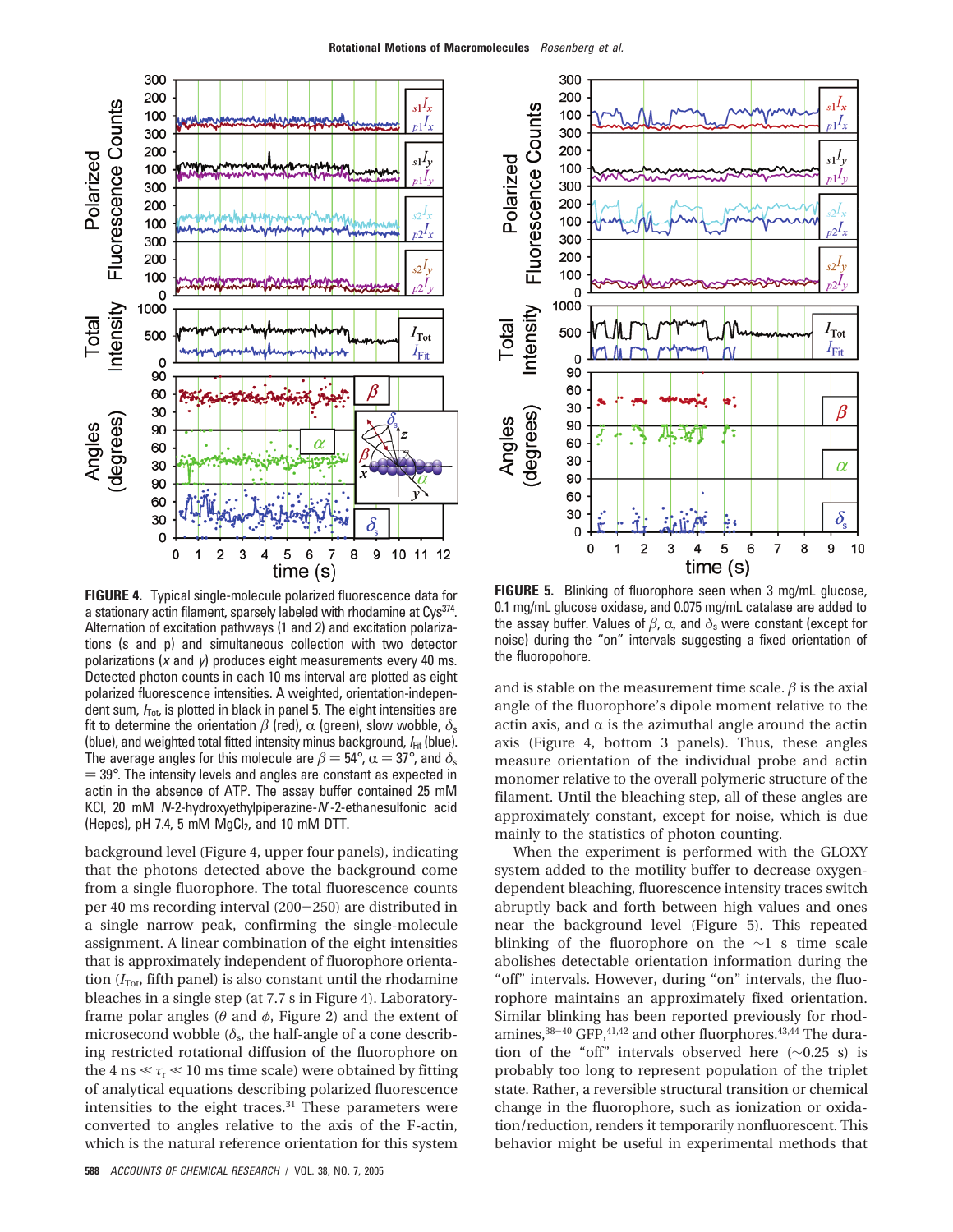

**FIGURE 6.** Typical single-molecule polarized fluorescence data for an actin filament that is translocated by myosin II in the presence of 25 *µ*M MgATP, 1 mM creatine phosphate, and 1 mg/mL creatine phosphokinase. Values of *â* and *δ*<sup>s</sup> are roughly constant within each trace, whereas  $\alpha$  exhibits a large oscillation. The average angles for this molecule are  $\beta = 45^{\circ}$ ,  $\alpha = 49^{\circ}$ , and  $\delta_s = 26^{\circ}$ . The standard deviation of  $\alpha$  is 22°.

depend on appearance or disappearance of singlemolecule fluorescence, such as nanometer spatial discrimination of two fluorophores by high-resolution imaging with photobleaching (SHRIMP).45

When the GLOXY system is replaced with 50 mM DTT, blinking is very rare. The rate of irreversible photobleaching is lower with the GLOXY system present, but using high DTT concentration instead essentially eliminates blinking and allows recording of polarization signals for  $1-10$  s at illumination levels leading to photocount rates of  $5000 - 7500$  s<sup>-1</sup>.

At 25  $\mu$ M ATP added to the medium, the actin is translocated by myosin at an average velocity of 0.18 *µ*m/ s. Fluorophores are selected that are moving with the actin filaments. During myosin-induced motion, the angles describing the orientation of actin-bound fluorophores exhibit distinctly higher variations of  $\beta$  and  $\alpha$  within each temporal trace (Figure 6). Especially noticeable is a roughly sinusoidal pattern of changes in  $\alpha$ , indicating that the actin twists about its axis as it moves axially. The microsecond wobble parameter,  $\delta_{s}$ , is still relatively constant.

Average values of the actin-frame angles,  $\bar{\beta}$ ,  $\bar{\alpha}$ , and  $\bar{\delta}_s$ , using sparsely rhodamine-labeled actin filaments oriented within  $\pm 10^{\circ}$  of the *x*-axis were  $41^{\circ} \pm 2^{\circ}$ ,  $31^{\circ} \pm 4^{\circ}$ , and  $31^{\circ}$  $\pm$  5° (means among filament averages  $\pm$  sem, *n* = 12), respectively, at 0 ATP and  $51^{\circ} \pm 1^{\circ}$ , 44°  $\pm 1^{\circ}$ , and 34°  $\pm$ 1°, respectively, at 25  $\mu$ M ATP ( $n = 79$ ). The relatively high mobility of actin monomers on the microsecond time scale implies torsional flexibility consistent with spectroscopic and electron microscopic observations.<sup>31</sup> Standard deviations of  $β$ ,  $α$ , and  $δ$  during individual traces averaged 4.3°, 10.7°, and 8.4°, respectively, at 0 ATP and 8.8°, 15.6°, and 9.9°, respectively, at 25 *µ*M ATP. These values indicate that, on average,  $\beta$  and especially  $\alpha$  vary more in the presence of ATP than in its absence. When the subnanosecond wobble parameter,  $\delta_f$ , was included as an adjustable parameter in the angular determination, the average values obtained,  $\bar{\delta}_f$ , were 20°  $\pm$  2° at 0 ATP and 24°  $\pm$  1° at 25  $\mu$ M ATP. The other angles, (θ, φ, β, α, and  $\delta$ <sub>s</sub>) are essentially the same whether  $\delta_f$  is made adjustable or not. In most traces,  $\alpha$  varied through a much wider angle than  $\beta$ . This behavior is expected for a twisting motion, which would affect  $\alpha$  but not  $\beta$  or  $\delta_f$ . The results suggest that the methodology and analysis enable independent determination of these angles.

From Fourier transforms of the  $\alpha$  traces, used to estimate the sinusoidal frequency of the oscillation, and the filament velocities, the pitch of this twisting was calculated to be  $0.53 \pm 0.07 \mu m$ , much longer than the 74 nm pitch of the actin structure. The calculation assumes that two cycles of the observed sinusoidal oscillation of  $\alpha$ correspond to one full azimuthal rotation of the actin, because the symmetries in the apparatus described above cause angles  $\alpha$ , 180° -  $\alpha$ , - $\alpha$ , and -180° +  $\alpha$  to produce the same polarized fluorescence intensities. Possible routes to avoid this degeneracy are taken up further below. Some earlier studies also indicated twisting of actin filaments during in vitro motility<sup>18,46,47</sup> but not universally.<sup>48,49</sup> Sase et al.<sup>18</sup> obtained a similar pitch, 1  $\mu$ m, of actin motion to that obtained here. In that study, though, motions of  $\beta$  could not be distinguished from those of  $\alpha$ . Under the present experimental conditions that produce helical motion, myosin exerts an azimuthal force as well as an axial one. This component of force may be very small, however, because the pitch of the motion is large.

## **Breaking Symmetries in Fluorescence Polarization Experiments**

As mentioned, the single-molecule fluorescence polarization microscope in our laboratory was carefully aligned with all polarizers and scattering planes in the *x*- *y*- or *z*-axes. Symmetry about all three axes results in the mean angle measurement having an 8-fold ambiguity. Probes at angles  $\phi$ , 180° -  $\phi$ , - $\phi$ , and -180° +  $\phi$  all appear identical. Similarly probes at  $\theta$  and  $180^\circ - \theta$  appear identical. Because of the  $C_2$  (180 $\textdegree$  rotational) symmetry in the interaction between the electromagnetic field and an electrical dipole, it is impossible, with one optical probe, to distinguish orientation ( $\theta$ , $\phi$ ) from (180° -  $\theta$ , $\phi$  - 180°).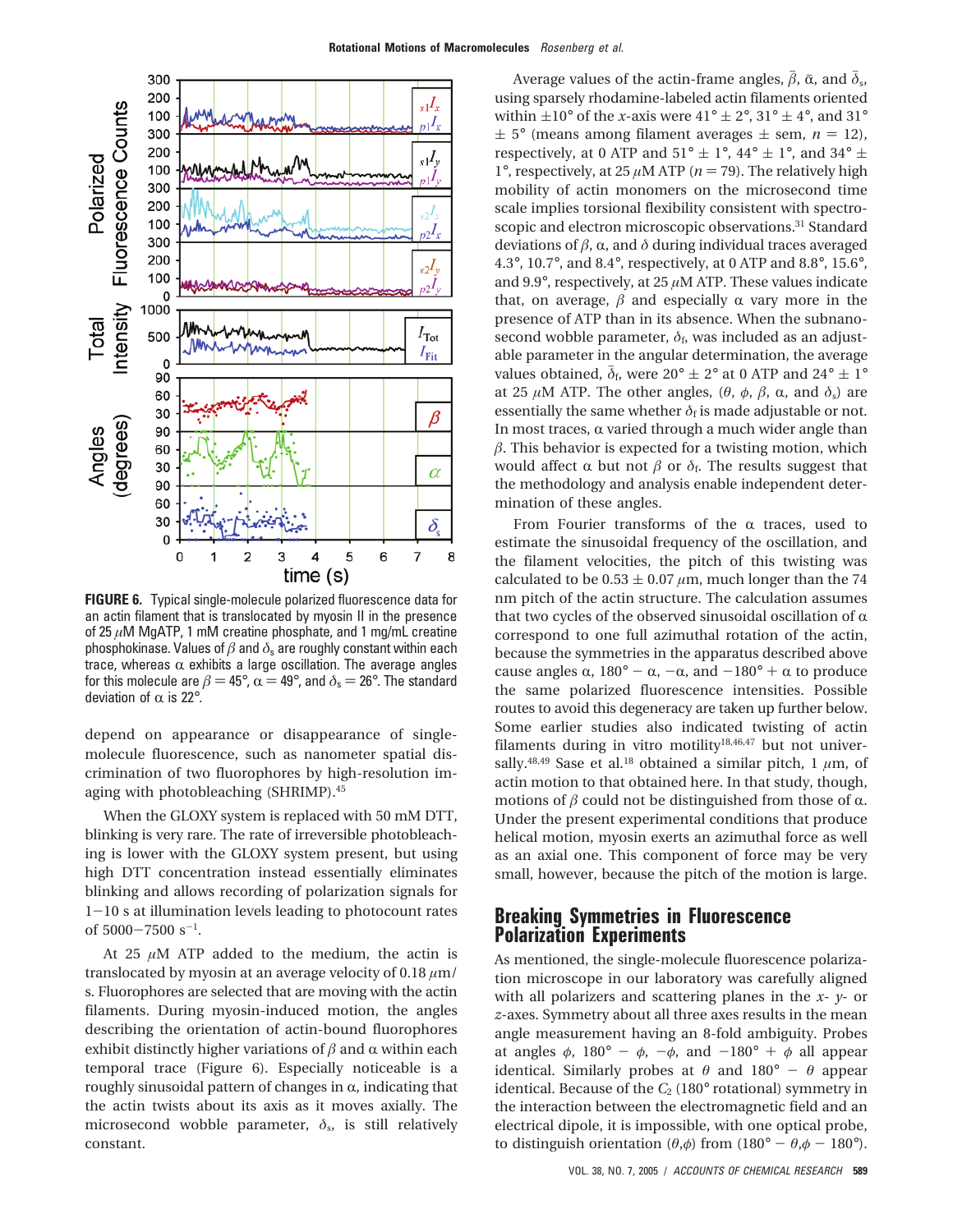The other four angular ambiguities present in measurements using only *x*-, *y*-, and *z*-polarized fields and detectors may be distinguished, in principle, by using alternate or additional orientations of the polarized excitation, emission, or both.

With axial illumination in a confocal or wide-field epiillumination microscope, intermediate polarization angles, such as 45° and 135° relative to the *x*-axis, result in polarization between the *x*- and *y*-axes, allowing discrimination between angles φ and −φ.<sup>14,15,21,22,30</sup> Detector po-<br>larizations intermediate between the x, and y axes would larizations intermediate between the *x*- and *y*-axes would also remove this ambiguity. In the total internal reflection fluorescence microscopy (TIRFM) arrangement, if the optical path of the exciting light is rotated <90° about the optical axis (e.g., 45°), the scattering plane is between the  $x-z$  and  $y-z$  planes. The evanescent field generated by s-polarized excitation then generates polarization at the sample between the  $x$ - and  $y$ -axes.<sup>17</sup> Molecules having angles  $\phi$  and  $-\phi$  have different absorption probabilities under this illumination and thus can be distinguished.

Adding linear optical polarizations between the s- and p-polarizations shown in Figure 2 also enables discrimination of  $\phi$  and  $-\phi$ . Prummer et al.<sup>50</sup> used a similar method to resolve the three-dimensional orientation of dioctadecyl-tetramethylindocarbocyanine (DiI) fluorophores immobilized in a polymer film. The index of refraction of the polymer is high, so in their experiment, the glancing illumination traverses the polymer rather than generating an evanescent wave. Unpolarized images were recorded by video camera, making the method sensitive to absorption dipole only. They showed that five combinations of illumination paths and orientations are sufficient to fully determine the three-dimensional orientation, resolving all of the symmetry-related ambiguities (except that between  $(\theta, \phi)$  and  $(180^\circ - \theta, \phi - 180^\circ)$ ), which is intrinsic to the fluorophore). Prummer et al.<sup>50</sup> point out, in agreement with our experience, that further illumination directions would add useful redundant information at the expense of time resolution.

Full detection of the three-dimensional orientation without ambiguities can provide important mechanistic information. In the example above, the motions of actin are obscured to some extent by the symmetry of the optical arrangement, and in a study of the unconventional myosin  $V<sub>1</sub><sup>20</sup>$  quantitative estimation of the myosin angular stroke depended on assumptions about  $\beta$  vs  $180^\circ - \beta$ .

## **Other Techniques**

**Nanosecond Time-Resolved Anisotropy.** Several studies have reported nanosecond time-resolved polarization measurements on single molecules.<sup>51,52</sup> The most common arrangement is a spot-confocal microscope in which molecules of interest diffuse in and out of the detection volume, producing a burst of photons. With brief (nanosecond) pulsed excitation and appropriate resolution of the arrival time for photons detected through orthogonal polarizers, the decay of fluorescence anisotropy can be calculated. The anisotropy is usually defined by  $r(t) = [I_{\parallel} - I_{\parallel}]$ 

 $(t) - I_{\perp}(t)/[I_{\parallel}(t) + 2I_{\perp}(t)]$ , where the subscripts refer to the polarization of the detector relative to that of the exciting light. Mixing of polarized emission between the two detector channels due to refraction by the objective lens must be taken into account.33,51,53 As mentioned earlier, the initial anisotropy *r*(0) relates to the collinearity of the absorption and emission dipole moments, distortions of the molecule, and rotational motions much faster than the instrument dead time. The subsequent time course of *r*(*t*), usually a decay from *r*(0) toward zero, gives a direct indication of rotational motion on the time scale of the fluorescence lifetime,  $\tau_f$ , and severalfold longer. When the molecules are freely diffusing in solution, the average orientation distribution is isotropic, so no absolute angles are available. Nanosecond time-resolved anisotropy is also possible using immobilized molecules, but with the additional complexity over snapshot recording of average polarization, this method has not been widely adopted.

**Orientation Sensitive Image Formation.** The interaction between the absorption dipole and the polarization of the excitation field and the spatial distribution of light emitted from an individual dipole have been employed to form intensity distributions that carry the orientational information. Images of individual dipoles slightly away from the plane of focus, especially ones near a dielectric interface<sup>54</sup> and when spherical aberration is purposefully introduced into the collecting optics,55-<sup>57</sup> have side lobes and fringes due to the spatial distribution of polarized light near the focus of a high aperture objective. These features have been employed to determine the three-dimensional orientation of fluorescence emission dipoles and to characterize the dynamics of fluorophore motions in polymer films.<sup>58</sup>

Annular illumination from only the edges of a high aperture objective lens produces a strong *z*-axis component of polarization at the focal point and a spatial distribution of polarizations that can be scanned across the molecule to interrogate its orientation.59,60 In Figure 7,61 the upper three panels show theoretical distributions of total fluorescence intensity as the focal point of such an annular illumination spot is raster-scanned in the  $x-y$ plane across a molecule. The exciting beam entering the back of the objective is polarized in the *x* direction. The three distributions are calculated for a dipole located at a polymer/air interface and polarized in the *x*, *y*, and *z* directions. The differences among the intensity patterns demonstrate the orientation sensitivity of this method. Sick et al.<sup>60</sup> provide very clear ray-optics explanations for the shapes of these expected distributions, due to peripheral rays that contain polarization vectors out of the  $x-y$ plane that combine and interfere in spatially distinctive patterns. Experimental images of individual DiI molecules in a thin polymer film (Figure 7, lower panels) show very similar patterns. In general, the distribution of intensity is a combination of the three orthogonal patterns, which can be fitted to the actual measurements to estimate the polar angles in the microscope coordinate frame. The same symmetry-related ambiguities as discussed above for *x*-, *y*-, and *z*-oriented fluorescence polarization meth-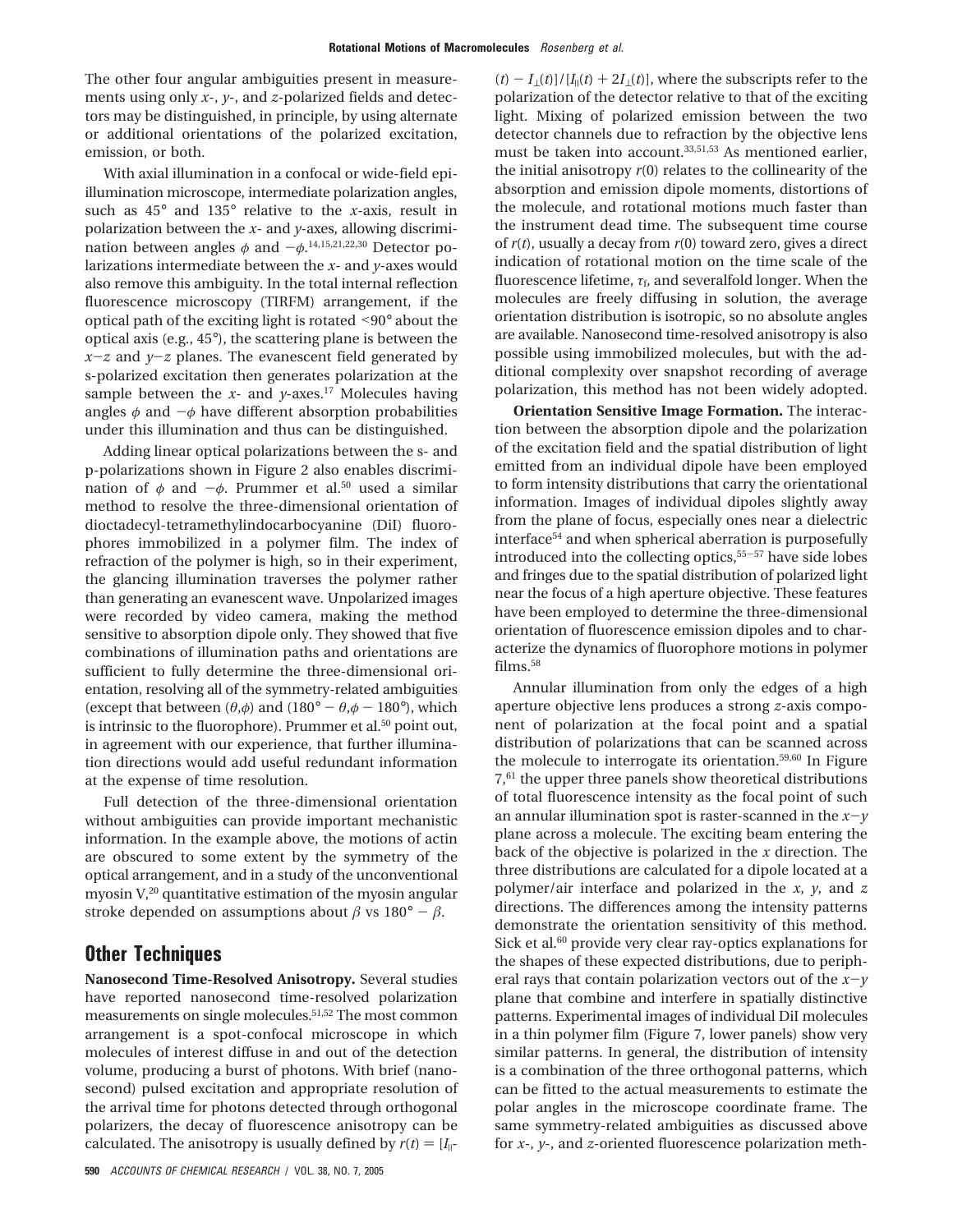

**FIGURE 7.** Determination of probe orientation with high numerical aperture annular illumination entering the objective with <sup>x</sup>-polarization (double-headed black arrow). Theoretical spatial distributions of unpolarized fluorescence intensity are calculated for a dipole located at a polymer/air interface and oriented in the  $x$ ,  $y$ , and  $z$ directions (upper panels). Experimental images of individual DiI molecules in a thin polymer film (lower panels, <sup>x</sup>-polarization on the left, <sup>y</sup>-polarization on the right) show very similar patterns or combinations of the orthogonal patterns. Adapted from ref 61 with permission.

ods ( $\theta$  vs 180° -  $\theta$  and  $\phi$  vs - $\phi$ ) are present in this system. The angular precision is  $\sim$ 5° at 1 s sampling time.<sup>50,52</sup>

Direct imaging of the spatial emission pattern in the back focal plane of the objective is shown in Figure 8.29 The top panels give expected patterns of intensity for various dipole orientations, and experimental recordings are shown below. The experimental setup enabled illumination with *x*- or *y*-polarized light and also with radially polarized excitation. The radial polarization provides a strong *z*-axis illumination,<sup>62</sup> similar to annular excitation. The pairs of intensity distributions recorded with *x*- and *y*-polarization or else *x*- and radially polarized input beams are the same, indicating (as explained in regard to Figure 3) that the type of illumination does not alter the characteristics of radiation from the excited state of an immobilized single molecule. The bright ring of intensity at the periphery of each distribution comes from rays captured beyond the critical angle for total internal reflection. More optical power is contained in the outer ring than in the rest of the image, indicating that nearfield light collection by the microscope slide surface is an important factor.

The precision of angular determination for midrange angles in the experiment of Figure 8 was 2° at a time resolution of 1 s. The performance could probably be improved using brighter illumination, faster acquisition by pixel binning, and collection of polarized images. Leib et al.29 point out that with emission pattern imaging, problems such as blinking, optical aberrations in the microscope objective, and the exact axial and lateral location of the molecule all affect the results less than in methods that use imaging of the absorption dipole. Only



**FIGURE 8.** Imaging of the pattern of emission paths and the back focal plane of a collecting objective. Theoretical emission patterns of dipoles at an air-glass interface with orientations (*θ* and *φ*) (a) (90 $^{\circ}$ ,0 $^{\circ}$ ), (b) (90 $^{\circ}$ ,90 $^{\circ}$ ), (c) (0 $^{\circ}$ ,0 $^{\circ}$ ), and (d) (45 $^{\circ}$ ,45 $^{\circ}$ ). The outer ring of bright light is emission collected beyond the critical angle for total internal reflection. Note that the pattern in panel d is different from that expected for  $(\theta, \phi) = (45^{\circ}, 135^{\circ})$ , breaking a symmetry common to other techniques. Panel e shows experimental patterns of emission path for three selected molecules. The left-hand images are the measured data, and right-hand images are best fits. White numbers in the top centers are maximum intensities.  $I_x (I_y)$  denotes excitation with an x-polarized (y-polarized) Gaussian beam, and  $r$ denotes excitation with radial polarization. Note that the emission pattern does not depend on the polarization of the excitation. Panel f shows comparison of the spatial fluorescence emission distributions (similar to those in Figure 7) for the same three molecules (lefthand images) with patterns expected for dipole orientations determined from panel e (right-hand images). White arrows designate the molecule of interest if another molecule is nearby. Adapted from ref 29 with permission.

one molecule is interrogated at a time, similar to the fluorescence polarization technique discussed above with APD detectors, whereas imaging of the emission dipoles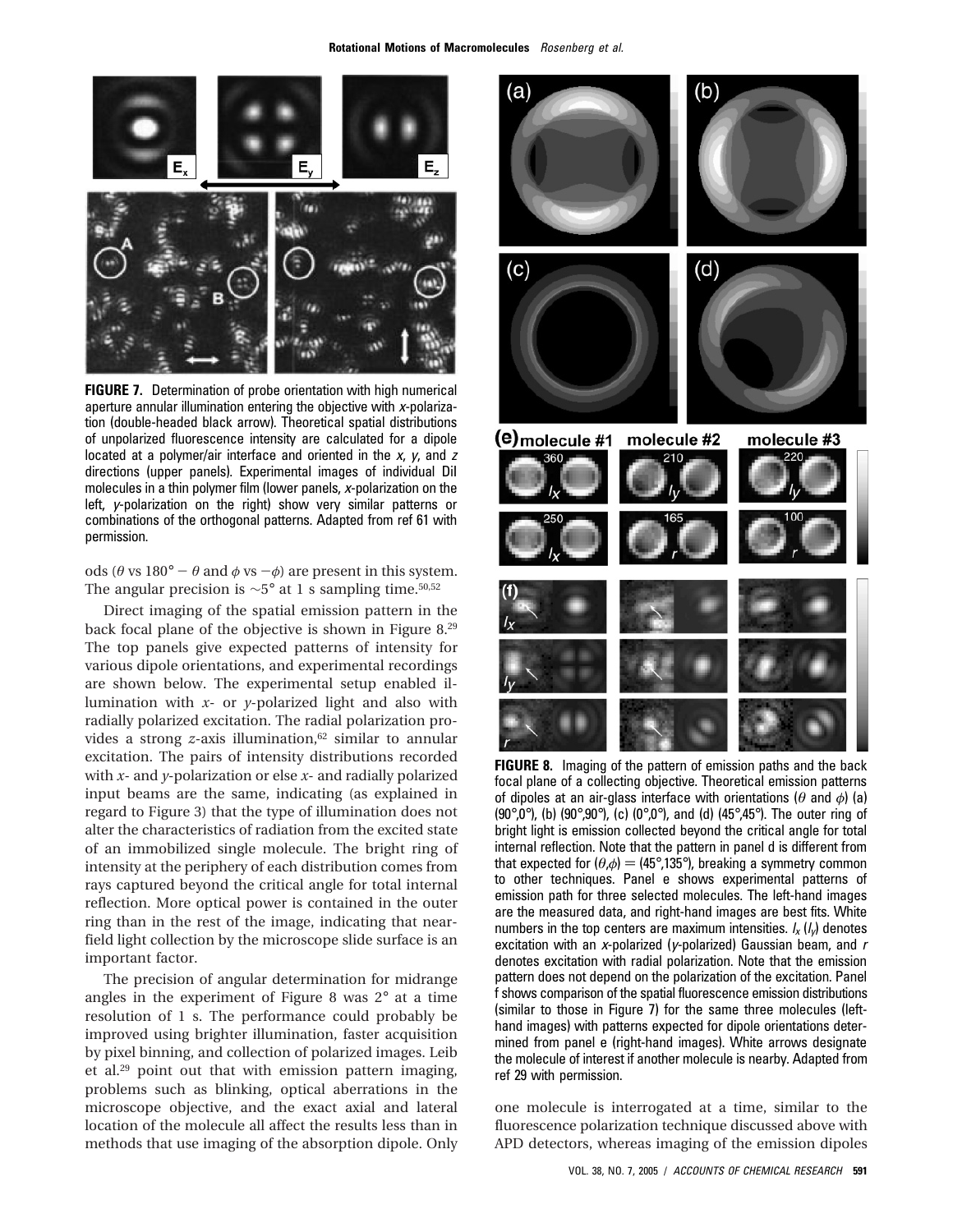can be done together by confocal scanning of several molecules (Figure 7). All of the methods in this section currently use algorithms that predict intensity distributions only for static molecules. Therefore motions of the molecule during the recording time must be minimal. By contrast, as explained above, SMFP intrinsically detects motions together with the average orientation. These various techniques complement each other well.

## **Conclusions**

Applications of single molecule fluorescence polarization and orientation-sensitive imaging of absorption and emission dipoles to mechanistic questions in macromolecular biophysics are emerging. A number of incarnations trade off complexity against time resolution, angular resolution, and removal of angular ambiguities. Future developments will provide improved temporal and angular resolution and combine angular detection with other compatible methodologies, such as infrared optical traps, atomic force microscopy, and nanometer-scale resolution of spatial position. Orientation-sensitive single-molecule spectroscopy has been combined with other dynamic signals to simultaneously record extensive spectral fingerprints of single molecules.<sup>51,52,63</sup> As many cellular protein and nucleic acid machines use rotational motions as crucial features of their functional output, the techniques to detect these motions are important elements in the singlemolecule biophysicist's toolkit.

*This work was supported by NIH Research Grants AR26846, AR51174, and GM63205. The acetamidotetramethyl rhodamine was a generous gift from Dr. John E.T. Corrie, NIMR, Mill Hill, London. We thank Ms. Mojdeh Toomarian for useful comments.*

#### **References**

- (1) Mannuzzu, L. M.; Moronne, M. M.; Isacoff, E. Y. Direct Physical Measure of Conformational Rearrangement Underlying Potassium Channel Gating. Science **<sup>1996</sup>**, <sup>271</sup>, 213-216.
- (2) Dominguez, R.; Freyzon, Y.; Trybus, K. M.; Cohen, C. Crystal Structure of a Vertebrate Smooth Muscle Myosin Motor Domain and its Complex with the Essential Light Chain: Visualization of the Pre-Power Stroke State. Cell **<sup>1998</sup>**, <sup>94</sup>, 559-571.
- (3) Yasuda, R.; Noji, H.; Kinosita, K., Jr.; Yoshida, M. F<sub>1</sub>-ATPase Is a Highly Efficient Molecular Motor that Rotates with Discrete 120°<br>Steps. Cell 1998, 93, 1117-1124.
- Steps. Cell **<sup>1998</sup>**, <sup>93</sup>, 1117-1124. (4) Zhang, Z.; Huang, L.; Shulmeister, V. M.; Chi, Y.-I.; Kim, K. K.; Hung, L.-W.; Crofts, A. R.; Berry, E. A.; Kim, S.-H. Electron Transfer by Domain Movement in Cytochrome bc<sub>1</sub>. Nature 1998, 392, 677-684.
- (5) Clark, B. F. C.; Thirup, S.; Kjeldgaard, M.; Nyborg, J. Structural Information for Explaining the Molecular Mechanism of Protein Biosynthesis. FEBS Lett. **<sup>1999</sup>**, <sup>452</sup>, 41-46.
- (6) Jiang, Y.; Lee, A.; Chen, J.; Ruta, V.; Cadene, M.; Chait, B. T.; MacKinnon, R. X-ray Structure of a Voltage-Dependent K<sup>+</sup> Chan-nel. Nature 2003. 423. 33-41. nel. Nature **<sup>2003</sup>**, <sup>423</sup>, 33-41. (7) Goldman, Y. E. Wag the Tail: Structural Dynamics of Actomyosin.
- Cell **<sup>1998</sup>**, <sup>93</sup>, 1-4.
- (8) Geeves, M. A.; Holmes, K. C. Structural Mechanism of Muscle Contraction. Annu. Rev. Biochem. **<sup>1999</sup>**, <sup>68</sup>, 687-728.
- (9) Rice, S.; Lin, A. W.; Safer, D.; Hart, C. L.; Naber, N.; Carragher, B. O.; Cain, S. M.; Pechatnikova, E.; Wilson-Kubalek, E. M.; Whittaker, M.; Pate, E.; Cooke, R.; Taylor, E. W.; Milligan, R. A.; Vale, R. D. A Structural Change in the Kinesin Motor Protein that Drives Motility. Nature **<sup>1999</sup>**, <sup>402</sup>, 778-784.
- (10) Rayment, I.; Holden, H. M.; Whittaker, M.; Yohn, C. B.; Lorenz, M.; Holmes, K. C.; Milligan, R. A. Structure of the Actin-Myosin Complex and Its Implications for Muscle Contraction. Science **<sup>1993</sup>**, <sup>261</sup>, 58-65.
- (11) Cooke, R.; Crowder, M. S.; Thomas, D. D. Orientation of Spin Labels Attached to Cross-Bridges in Contracting Muscle Fibres. Nature **<sup>1982</sup>**, <sup>300</sup>, 776-778.
- (12) Irving, M.; Allen, T. S. C.; Sabido-David, C.; Craik, J. S.; Brandmeier, B.; Kendrick-Jones, J.; Corrie, J. E. T.; Trentham, D. R.; Goldman, Y. E. Tilting of the Light-Chain Region of Myosin During Step Length Changes and Active Force Generation in Skeletal Muscle. Nature **<sup>1995</sup>**, <sup>375</sup>, 688-691.
- (13) Forkey, J. N.; Quinlan, M. E.; Goldman, Y. E. Protein Structural Dynamics by Single-Molecule Fluorescence Polarization. Prog. Biophys. Mol. Biol. **<sup>2000</sup>**, <sup>74</sup>, 1-35.
- (14) Ha, T.; Enderle, Th.; Chemla, D. S. Single Molecule Dynamics Studied by Polarization Modulation. Phys. Rev. Lett. **1996**, <sup>77</sup>, <sup>3979</sup>-3982.
- (15) Ha, T.; Glass, J.; Enderle, Th.; Chemla, D. S.; Weiss, S. Hindered Rotational Diffusion and Rotational Jumps of Single Molecules. Phys. Rev. Lett. **<sup>1998</sup>**, <sup>80</sup>, 2093-2096.
- (16) Zhaung, X.; Bartley, L. E.; Babcock, H. P.; Russell, R.; Ha, T.; Herschlag, D.; Chu, S. A Single-Molecule Study of RNA Catalysis
- and Folding. Science **<sup>2000</sup>**, <sup>288</sup>, 2048-2051. (17) Nishizaka, T.; Oiwa, K.; Noji, H.; Kimura, S.; Muneyuki, E.; Yoshida, M.; Kinosita, K., Jr. Chemomechanical Coupling in F<sub>1</sub>-ATPase Revealed by Simultaneous Observation of Nucleotide Kinetics and Rotation. Nat. Struct. Mol. Biol. **<sup>2004</sup>**, <sup>11</sup>, 142-148.
- (18) Sase, I.; Miyata, H.; Ishiwata, S.; Kinosita, K., Jr. Axial Rotation of Sliding Actin Filaments Revealed by Single-Fluorophore Imaging. Proc. Natl. Acad. Sci. U.S.A. **<sup>1997</sup>**, <sup>94</sup>, 5646-5650.
- (19) Warshaw, D. M.; Hayes, E.; Gaffney, D.; Lauzon, A.-M.; Wu, J.; Kennedy, G.; Trybus, K.; Lowey, S.; Berger, C. Myosin Conformational States Determined by Single Fluorophore Polarization. Proc. Natl. Acad. Sci. U.S.A. **<sup>1998</sup>**, <sup>95</sup>, 8034-8039.
- (20) Forkey, J. N.; Quinlan, M. E.; Shaw, M. A.; Corrie, J. E. T.; Goldman, Y. E. Three-Dimensional Structural Dynamics of Myosin V by Single-Molecule Fluorescence Polariztion. Nature **2003**, 422, <sup>399</sup>-404. (21) Sosa, H.; Peterman, E. J. G.; Moerner, W. E.; Goldstein, L. S. B.
- ADP-Induced Rocking of the Kinesin Motor Domain Revealed by Singe-Molecule Fluorescence Polarization Microscopy. Nat. Struct. Biol. **<sup>2001</sup>**, <sup>8</sup>, 540-544.
- (22) Asenjo, A. B.; Krohn, N.; Sosa, H. Configuration of the Two Kinesin Motor Domains During ATP Hydrolysis. Nat. Struct. Biol. **2003**, <sup>10</sup>, 836-842.
- (23) Corrie, J. E. T.; Brandmeier, B. D.; Ferguson, R. E.; Trentham, D. R.; Kendrick-Jones, J.; Hopkins, S. C.; van der Heide, U. A.; Goldman, Y. E.; Sabido-David, C.; Dale, R. E.; Criddle, S.; Irving, M. Dynamic Measurement of Myosin Light-Chain-Domain Tilt and Twist in Muscle Contraction. Nature **<sup>1999</sup>**, <sup>400</sup>, 425-430.
- (24) Ferguson, R. E.; Sun, Y.-B.; Mercier, P.; Brack, A. S.; Sykes, B. D.; Corrie, J. E. T.; Trentham, D. R.; Irving, M. In Situ Orientations of Protein Domains: Troponin C in Skeletal Muscle Fibers. Mol. Cell **<sup>2003</sup>**, <sup>11</sup>, 865-874. (25) Sale, K.; Sar, C.; Sharp, K. A.; Hideg, K.; Fajer, P. G. Structural
- Determination of Spin Label Immobilization and Orientation: A Monte Carlo Minimization Approach. J. Magn. Reson. **2002**, 156,
- <sup>104</sup>-112. (26) Ha, T.; Laurence, T. A.; Chemla, D. S.; Weiss, S. Polarization Spectroscopy of Single Fluorescent Molecules. J. Phys. Chem. B **<sup>1999</sup>**, <sup>103</sup>, 6839-6850.
- (27) Peterman, E. J. G.; Sosa, H.; Moerner, W. E. Single-Molecule Fluorescence Spectroscopy and Microscopy of Biomolecular Motors. Annu. Rev. Phys. Chem. **<sup>2004</sup>**, <sup>55</sup>, 79-96.
- (28) Lakowicz, J. R. Principles of Fluorescence Spectroscopy, 2nd ed.; Plenum Publishers: New York, 1999; pp 291-319.
- (29) Lieb, M. A.; Zavislan, J. M.; Novotny, L. Single-Molecule Orientations Determined by Direct Emission Pattern Imaging. J. Opt. Soc. Am. <sup>B</sup> **<sup>2004</sup>**, <sup>21</sup>, 1210-1215.
- (30) Adachi, K.; Yasuda, R.; Noji, H.; Itoh, H.; Harada, Y.; Yoshida, M.; Kinosita, K., Jr. Stepping Rotation of F<sub>1</sub>-ATPase Visualized Through Angle-Resolved Single-Fluorophore Imaging. Proc. Natl. Acad. Sci. U.S.A. **<sup>2000</sup>**, <sup>97</sup>, 7243-7247.
- (31) Forkey, J. N.; Quinlan, M. E.; Goldman, Y. E. Measurement of Single Macromolecules Orientation by Total Internal Reflection Fluorescence Polarization Microscopy. Biophys. J., submitted for publication, 2004.
- (32) Axelrod, D.; Burghardt, T. P.; Thompson, N. L. Total Internal Reflection Fluorscence. Annu. Rev. Biophys. Bioeng. **1984**, 13,  $247 - 268.$
- (33) Axelrod, D. Fluorescence Polarization Microscopy. Methods Cell Biol. **1989**, 30, 333-352.<br>(34) Chen, R. F.; Bowman, R. L. Fluorescence Polarization: Measure-
- ment with Ultraviolet-Polarizing Filters in a Spectrophotofluorometer. Science **<sup>1965</sup>**, <sup>147</sup>, 729-732.